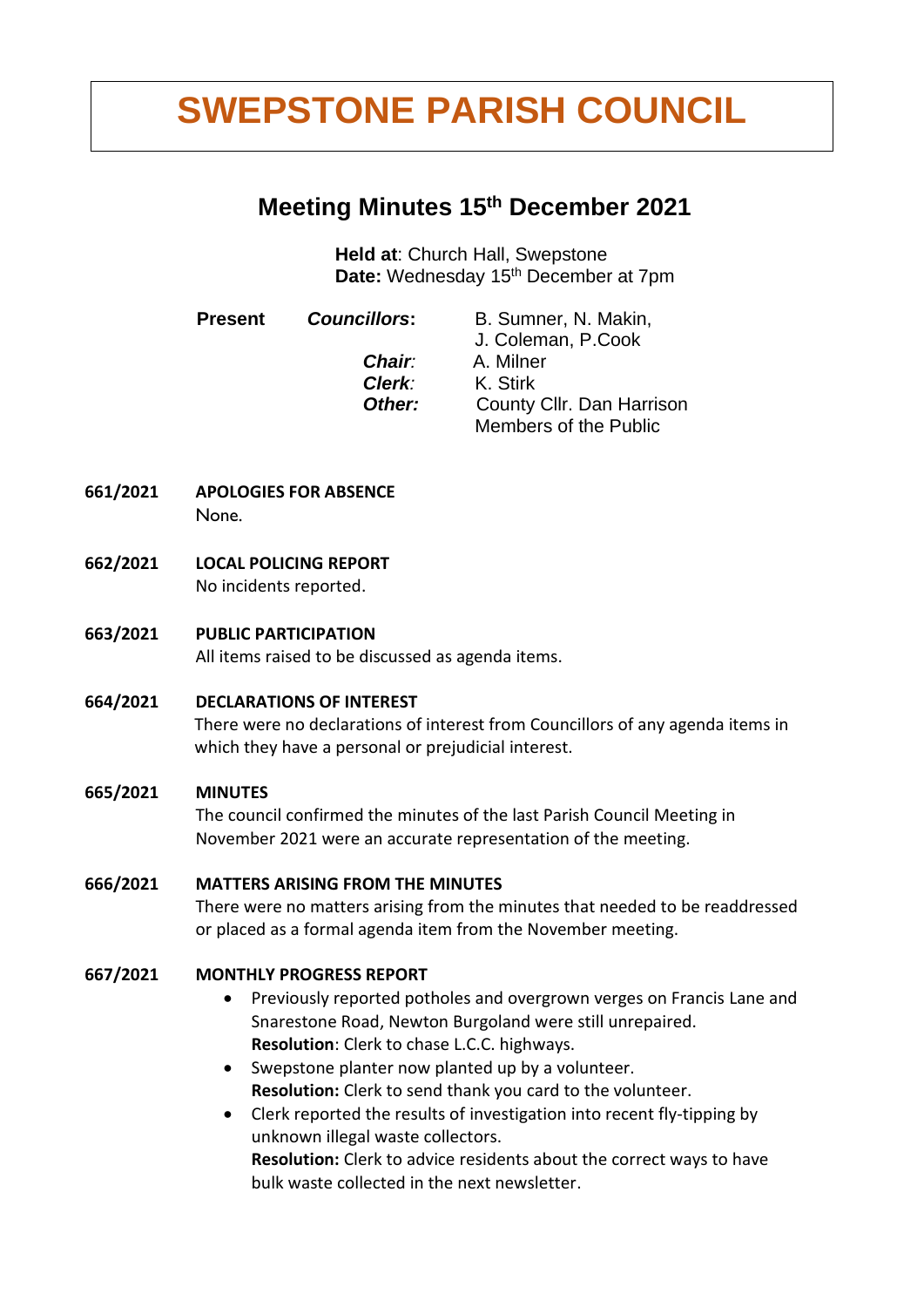• Field View Barn, Newton Burgoland planning consultation 21/01422/FUL. No reply received from N.W.L.D.C. regarding the P.C. objections. **Resolution:** Clerk to contact N.W.L.D.C. for an update.

#### **668/2021 ACCOUNTS FOR PAYMENT**

Schedule of Payments were agreed for on-line payment.

- Newsletter
- Clerk's Expenses
- N.W.L.D.C. daffodil bulbs
- Geoff Cantwell removal of dead tree & refurbishment of Newton planter

Councillors heard the current balance and agreed payment of invoices.

#### **669/2021 PLANNING MATTERS**

The Council considered the following applications:

21/01407/FUL Aylesbury Gardens, Newton Road, Swepstone – continued use of land as a residential caravan site with 6 touring caravans & retention of amenity block, toilet building, parking area & surfacing

Cllr. Makin reported the difficulties he was experiencing with obtaining any further information from N.W.L.D.C. regarding the legalities of the above planning application.

**Resolution:** Clerk to invite District Councillor Richard Blunt to the January meeting.

#### **670/2021 CORRESPONDENCE**

Email had been received from Denstone Parish Council in Staffordshire requesting support to fight a large development which is outside the agreed settlement boundary in the Neighbourhood Plan and had been approved by their Borough Council.

**Resolution:** It was agreed the clerk obtain Denstone Parish Council's barrister's legal advice, to be discussed further at the January meeting.

Information had been received from L.C.C. regarding their GigaHubs Project to connect rural public buildings to the internet with long term costs involved. **Resolution:** It was agreed there was not enough requirement to justify the longterm costs.

Email had been received from N.W.L.D.C. regarding the need to decide what precept would be required for the next financial year. (In case future P.C. meeting could not be held due to possible further Covid restrictions). **Resolution:** It was agreed to request £18,168 if meetings were to be cancelled. The budget and precept request be further discussed and ratified at the January meeting.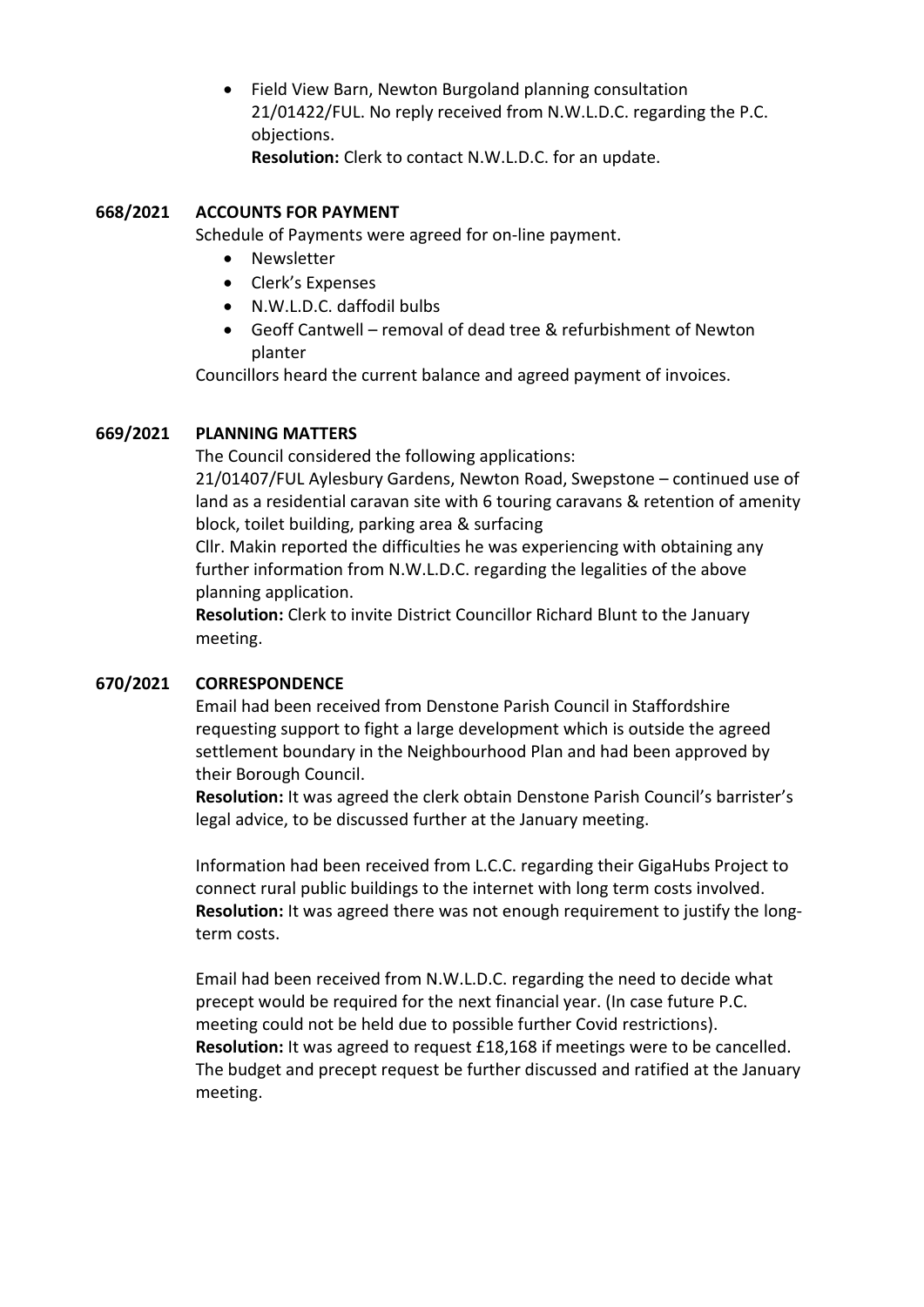#### **671/2021 VEGETABLE SOCIETY INSURANCE / COMPETITION SPONSORSHIP**

The Parish Council and the Vegetable Society representative discussed insuring the trophies for the very short period prior to the show. **Resolution:** It was agreed the short period of insurance was not required. Discussion took place regarding whether the trained volunteers who erect the marquees for the Vegetable Show were covered by the P.C. insurance. **Resolution:** Clerk to contact the P.C. insurance company for clarification. The Parish Council offered to sponsor a trophy at the Vegetable Show. **Resolution:** It was agreed all the existing trophies had sponsors and the Vegetable Society would inform the P.C. if any further sponsorship was required.

#### **672/2021 QUEEN'S PLATINUM JUBILEE EVENT**

Cllr. Cook informed the meeting that a £350 grant was available from N.W.L.D.C. for community parties organised by the Parish Council. Cllr. Sumner had contacted the Melbourne Band to perform at the event. **Resolution:** Clerk to apply for the grant. Cllr Sumner to contact Melbourne Band to suggest an afternoon performance.

#### **673/2021 HANGING BASKETS**

It was agreed to reduce the height of both hanging baskets structures. **Resolution**: Clerk to request handyman contacts Cllr. Coleman to agree the height and to carry out the work. It was agreed to delay ordering further hanging basket structures until height issue had been resolved.

#### **674/2021 PARISH COUNCIL WEBSITE REVIEW**

It was agreed to discuss the above item at the next meeting.

#### **675/2021 COVID COMMEMORATION 2022 INITIATIVE**

The Parish Council discussed the proposal of installing a commemorative bench and tree supplied by N.W.L.D.C.

**Resolution**: Clerk to contact the Wraggs Yard Trustees to request the bench and tree be installed on Wraggs Yard by the renovated pond area.

#### **676/2021 FOREST FESTIVAL**

Cllrs. Milner and Coleman attended a meeting with other local bodies to discuss the proposed Forest Festival licence (expecting 40,000 people to attend over a 4 day period) for the event to take place at Cattows Farm, Ibstock. Following advice from interested public bodies it was agreed to object to the licence on the grounds of possible crime, public safety and incidents of public nuisances experienced during previous events held by the licence applicants at other venues. The meeting was informed that the events committee had been too late to apply for the licence. Therefore, it would seem the event would not go ahead.

#### **677/2021 LAND ADOPTION**

David Wilson Homes proposed the Parish Council adopt a small piece of land on Nethercote, Newton Burgoland.

**Resolution:** It was agreed to contact N.W.L.D.C. to investigate whether a section 106 agreement existed on the small area of verge.